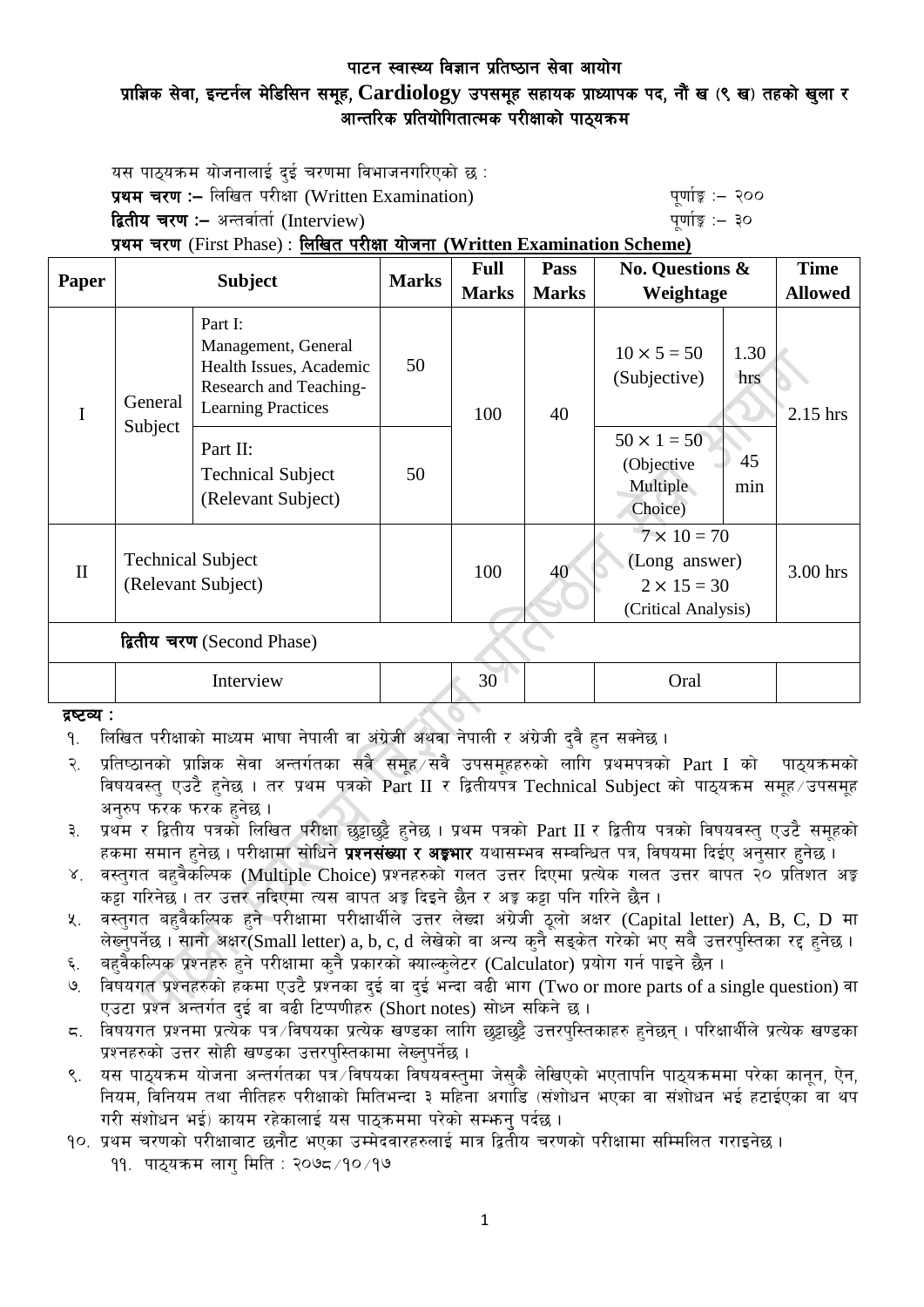# प्राज्ञिक सेवा, इन्टर्नल मेडिसिन समूह, Cardiology उपसमूह सहायक प्राध्यापक पद, नौं ख (९ ख) तहको खुला र ..<br>आन्तरिक प्रतियोगितात्मक परीक्षाको पाठयक्रम

**Paper I: General Subject** 

**Part I:** 

## **(Management, General Health Issues, Academic Research and Teaching - Learning Practices) Section (A) - 25 Marks**

#### 1. **Management**

- 1.1. Health care management system in Nepal and other parts of the world
- 1.2. Fundamental principles of healthcare institution and hospital management.
- 1.3. Effective hospital management principles
- 1.4. Purpose of medical and non-medical data and records
- 1.5. Ethics and responsibility of management
- 1.6. Concept of management and its application in health care including hospital
	- 1.7.1 Management: Concept, principles, functions, scope and role, level and skills of manager
	- 1.7.2 Planning: Concept, principles, nature, types, instruments and steps
	- 1.7.3 Leadership: Concept, function, leadership styles, leadership and management
	- 1.7.4 Coordination: Concept, types, techniques of effective coordination
	- 1.7.5 Communication and counselling: Concept, communication processes and barrier to effective communication, techniques for improving communication
	- 1.7.6 Decision making: Importance, types, rational process of decision making, problem solving techniques, improving decision making
	- 1.7.7 Participative management: Concept, advantage and disadvantage, techniques of participation
	- 1.7.8 Time management: Concept, essential factors and strategies for effective time management
	- 1.7.9 Conflict management: Concept, approaches to conflict, levels of conflict, causes of conflict and strategies for conflict management
	- 1.7.10 Stress management: Concept, causes and sources of stress, techniques of stress management
	- 1.7.11 Change management: Concept, sources of organizational change, resistance to change, management of resistance to change
	- 1.7.12 Appreciative inquiry: Concept, basic principle and management
	- 1.7.13 Human resource management: Concept, functions and different aspects
	- 1.7.14 Health manpower recruitment and development
	- 1.7.15 Financial management: Concept, approaches, budget formulation and implementation, Auditing and topics related to fiscal administration

## 2. **General Health Issues**

- 2.1. Present constitution of federal republic of Nepal (including health and welfare issues)
- 2.2. Organizational structure of Ministry of Health at national/federal, regional/state, district (if applicable), municipal and village council level
- 2.3. Professional council and related regulations
- 2.4. National Health Policy
- 2.5. Health Service Act and Regulation
- 2.6. Second Long term health plan
- 2.7. Health Management Information System, forms, indicators, annual reports
- 2.8. Human Development Indices, Sustainable Development Goals
- 2.9. Health volunteers in the national health system, its rationale, use and effectiveness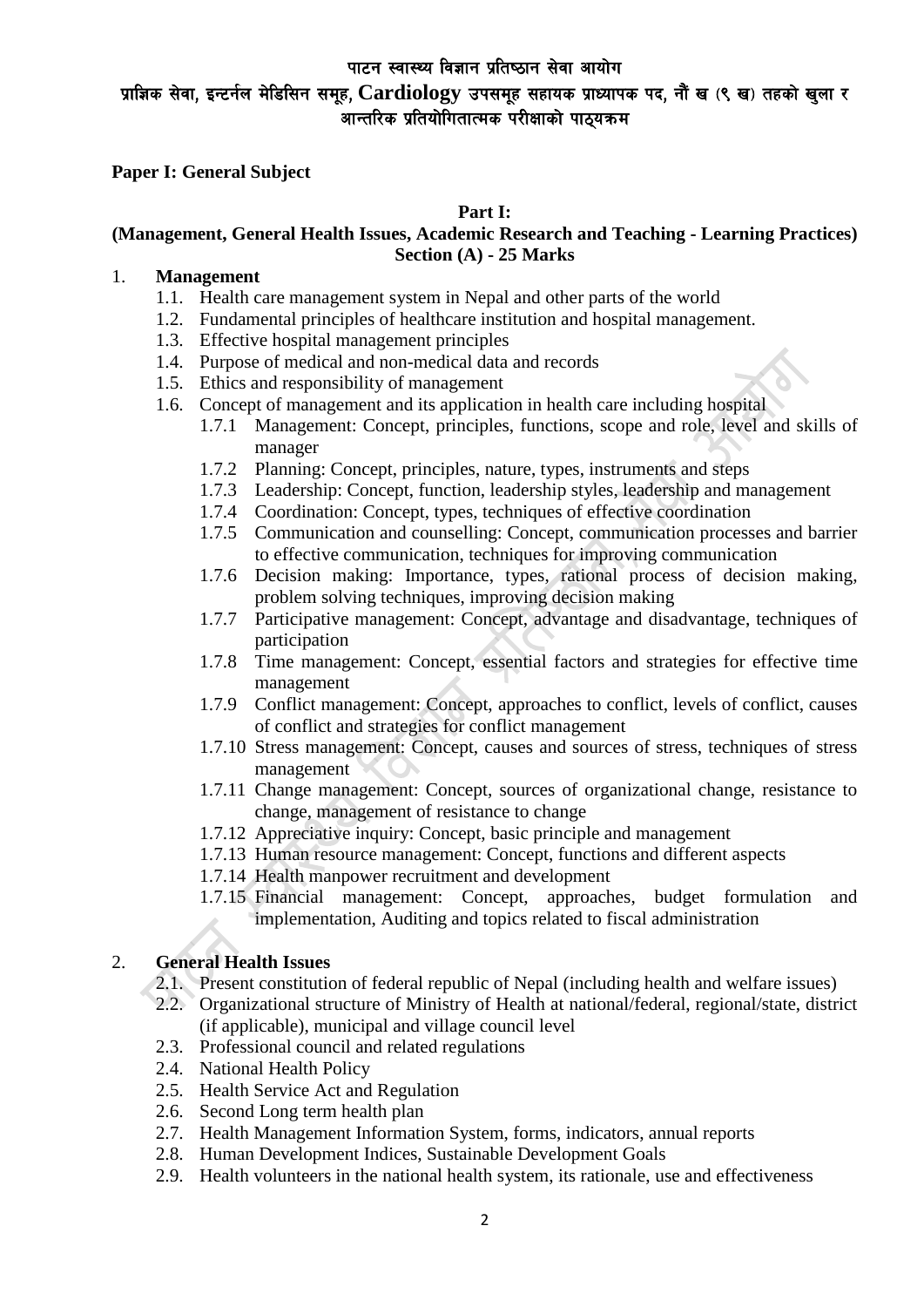# प्राज्ञिक सेवा, इन्टर्नल मेडिसिन समूह, Cardiology उपसमूह सहायक प्राध्यापक पद, नौं ख (९ ख) तहको खुला र  $\widetilde{\mathbb{G}}$ आन्तरिक प्रतियोगितात्मक परीक्षाको पाठयक्रम $\widetilde{\mathbb{G}}$

- 2.10. Local governance and community participation in health service delivery
- 2.11. Health Insurance and financing in health care
- 2.12. Alternative health care system: Ayurveda, homeopathy, Unani, Chinese etc.
- 2.13. Indigenous and traditional faith health and health practices
- 2.14. International Health Agencies: Roles and responsibilities of WHO, UNICEF, UNFPA, Inter-agency relationships, Government-agency coordination: Joint Annual Review meeting
- 2.15. Supervision, types and its usage in health sector
- 2.16. Monitoring and evaluation system in health sector
- 2.17. National Health Training Centre
- 2.18. National and International Disaster Plan, Coordination
- 2.19. Patan Academy of Health Sciences Act, Mission, Goals, Organogram
- 2.20. Scope and function of Patan Academy of Health Sciences executive bodies (senate, executive committee, academic council, faculty board, hospital management committee, subject committee), various other committees

#### **Section (B) - 25 Marks**

### 3. **Academic Research**

- 3.1 Ethics, Bio-ethics and Professionalism
- 3.2 Human dignity and Human Right
- 3.3 Benefit and Harm
- 3.4 Autonomy and Individual responsibility
- 3.5 Consent and capacity to consent
- 3.6 Privacy and confidentiality
- 3.7 Respect for humans and personal integrity
- 3.8 Non-discrimination and non-stigmatization
- 3.9 Respect for cultural diversity and pluralism
- 3.10 National Health Research Council (NHRC) and its guidelines
- 3.11 Research process: ethical research proposal development, research principles, methods and materials, conclusion/recommendation/lesson learnt, commonly used referencing styles
- 3.12 IRB/IRC forms, types, use, importance; getting IRB/IRC clearance
- 3.13 Ethics on research methodology: sample selection, sample size calculation, ensuring reliability and validity of the instruments as well as methods proposed for health research
- 3.14 Quantitative and Qualitative studies
- 3.15 Data analysis (data visualization, descriptive statistics, inferential statistics with statistical hypotheses and appropriate tools/methods for quantitative studies; theme and code generation, thematic analysis, content analysis, grounded theory for qualitative and triangulation for mixed method studies)
- 3.16 Research ethics on vulnerable and non-vulnerable population
- 3.17 Research proposal/protocol/publication:
- 3.18 Publication ethics, plagiarism including self-plagiarism

## 4. **Teaching - Learning, Assessment and Evaluation**

- 4.1 Lancet Commission Report on Education of Health Professionals
- 4.2 Adult learning: Theories, principles, use, importance and outcomes, Adragogy vs. Pedagogy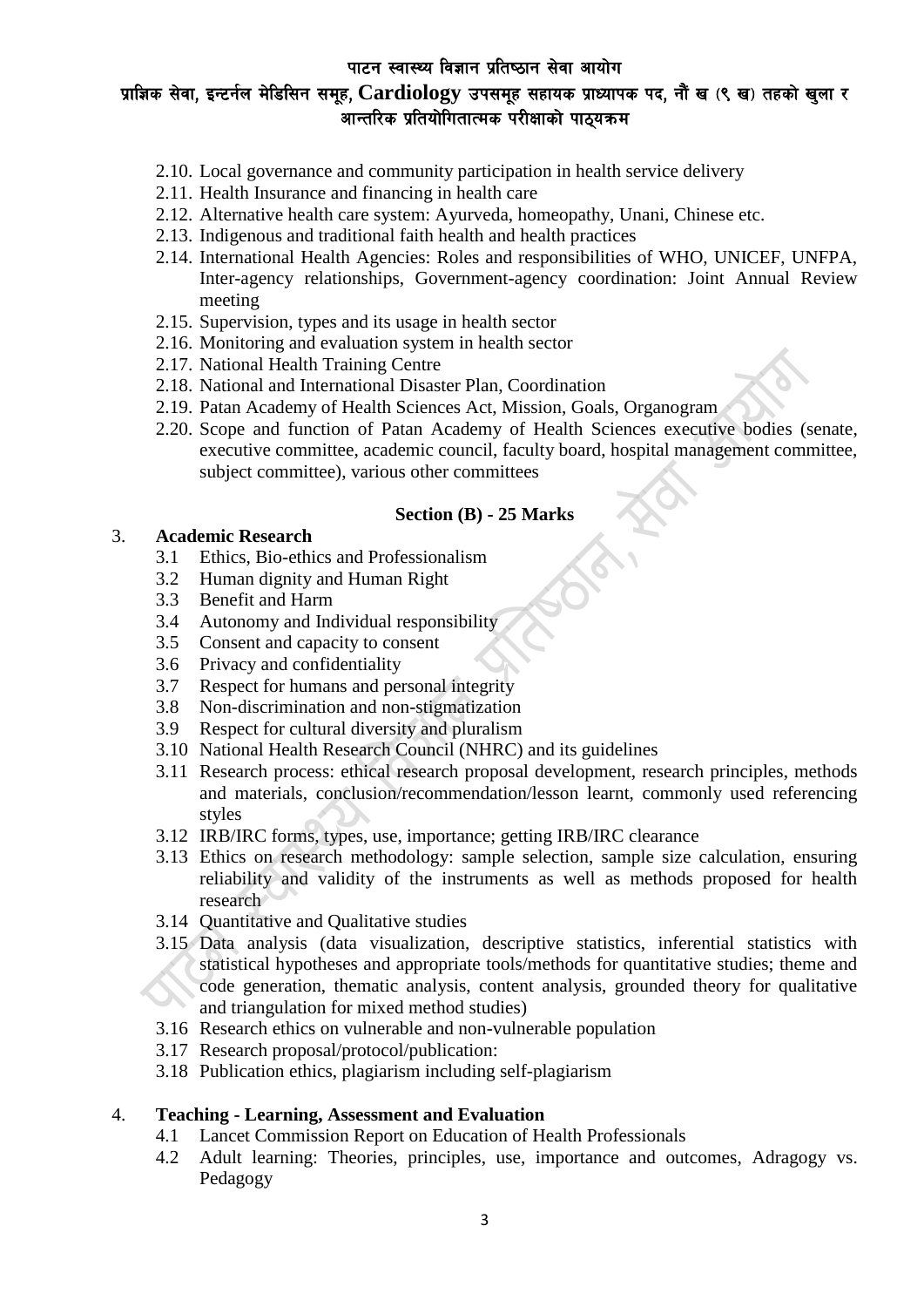# $\mu$ ाज्ञिक सेवा, इन्टर्नल मेडिसिन समूह, Cardiology उपसमूह सहायक प्राध्यापक पद, नौं ख (९ ख) तहको खुला र  $\stackrel{\sim}{{\mathfrak{m}}}$ आन्तरिक प्रतियोगितात्मक परीक्षाको पाठयक्रम

- 4.3 Conventional teaching learning: Didactic lectures, Teacher centred approaches, use and importance
- 4.4 Surface learning, deep learning and metacognition
- 4.5 Integrated teaching: Genesis, use, importance and outcomes
- 4.6 Problem-based learning: Genesis, use, importance and outcomes
- 4.7 SPICES model its use, importance and outcomes
- 4.8 Socialization, self-directed learning, mentoring, role model
- 4.9 Community orientation/community posting, re-orientation of medical education camp, community based learning and community engaged teaching-learning methods/models, use, importance and outcomes
- 4.10 Outcome Based Education (Competency-based Medical/Health Professions Education): Genesis, use, importance and outcomes
- 4.11 Experiential learning, Reflective practice, Feedback and feed-forward, Situated learning, Co-operative learning, Communities of practice
- 4.12 Assessment of students
	- 4.12.1 Blueprinting (Table and specification) : use, importance and outcomes
	- 4.12.2 Bloom's taxonomy of cognitive, psychomotor and affective domains, use and importance
	- 4.12.3 Diagnostic, Formative, Summative and Professional exams
- 4.13 Assessment of knowledge: Selection methods like Multiple Choice Questions, Extended Matching Items and supply methods like Short Answer Question, Problem Based Question, Long Answer Question with or without model answers and marking schemes, unstructured, semi-structured and structured viva-voce examination, advantages and limitations, use and importance, outcomes and its use in quality control
- 4.14 Assessment of performance (in-vitro): Direct observation of skills in the simulated setting, lab, ward etc. with or without checklist, Objective Structured Practical Examination, Objective Structured Clinical Examination, Standardized patients, use and importance, analysis, quality assurance, outcomes and its use in quality control
- 4.15 Assessment of performance (in-vivo): Mini-Clinical Evaluation Exercise (Mini-CEX), Direct Observation of Procedural Skills (DOPS), Case-Based Discussion (CbD), OSATS/ PBA, Multi-Source feedback (360 degree evaluation) use and importance for competency based health professions education, analysis, quality assurance, outcomes and its use in quality control
- 4.16 Assessment of observable behaviours in small groups e.g. Problem Based Learning sessions, Community Based Learning and Education sessions, Clinical clerkship rotations
- 4.17 Evaluation: Difference between assessment and evaluation, theory of change and its use in health professions education, process and outcome evaluation, qualitative, quantitative and mixed methods used in evaluation of health professions education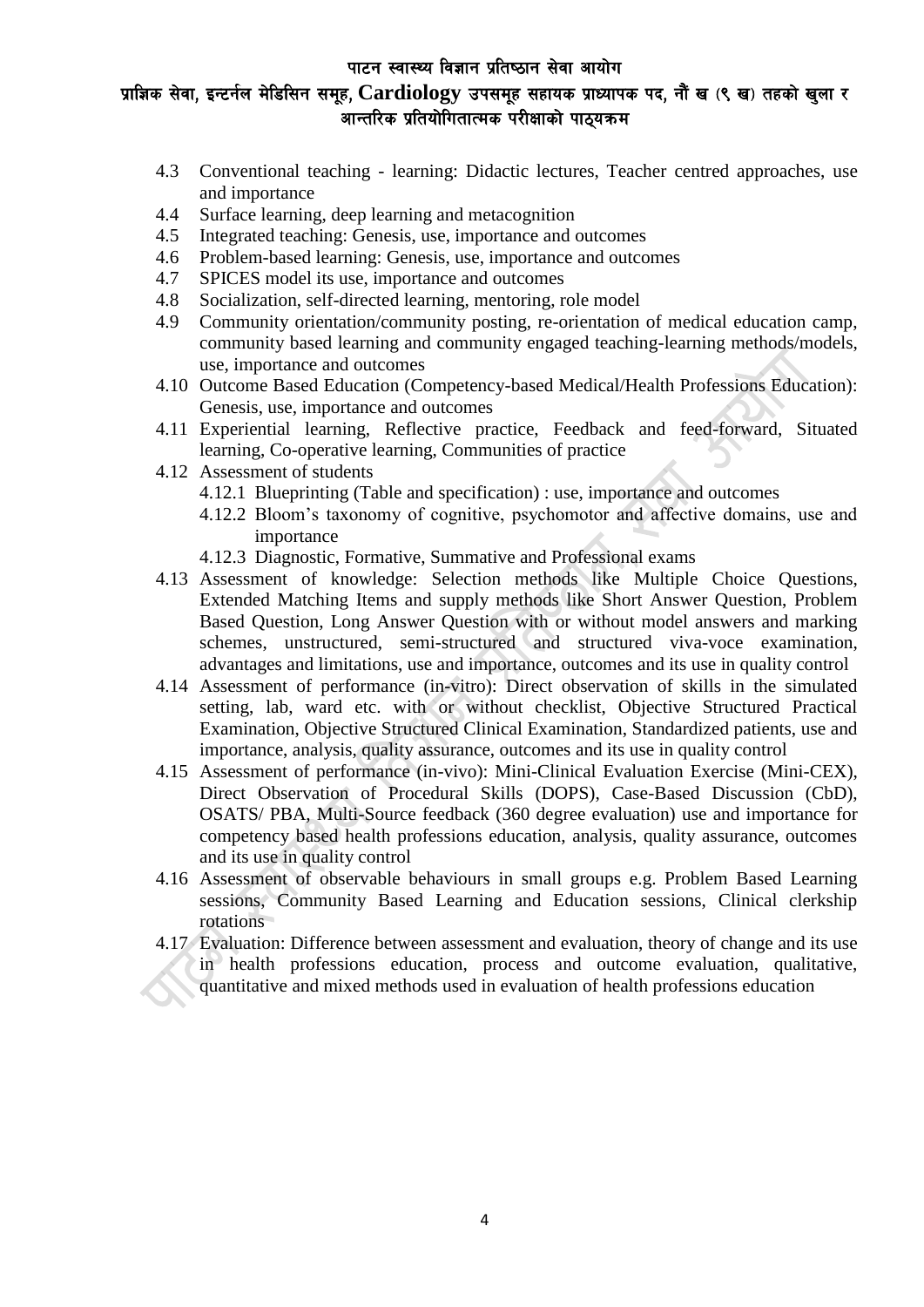# $\mu$ ाज्ञिक सेवा, इन्टर्नल मेडिसिन समूह, Cardiology उपसमूह सहायक प्राध्यापक पद, नौं ख (९ ख) तहको खुला र ..<br>आन्तरिक प्रतियोगितात्मक परीक्षाको पाठयक्रम

## **Paper I**

#### **Part II: Technical Subject Section (C) - 25 Marks**

1. **Clinical Cardiology:** Etiopathology, hemodynamic, clinical evaluation, non-invasive and invasive evaluation and management strategies for the following disorders:

## 1.1 **Coronary artery disease**

Coronary Blood Flow and Myocardial Ischemia, Approach to the Patient with Chest Pain, Classification of myocardial infarction, ST-Elevation Myocardial Infarction: Pathology, Pathophysiology, and Clinical Features, ST-Elevation Myocardial Infarction: Management, Primary Percutaneous Coronary Intervention in the Management of Acute Myocardial Infarction, Unstable Angina and Non-ST Elevation Myocardial Infarction, Chronic Coronary Artery Disease

## 1.2 **Rheumatic heart disease**

Rheumatic Fever, Rheumatic Diseases and the Cardiovascular System

### 1.3 **Congenital heart disease**

Aortic Valve Stenosis (AVS), Atrial Septal Defect (ASD), Coarctation of the Aorta (CoA), Complete Atrioventricular Canal defect (CAVC), d-Transposition of the Great Arteries, Ebstein's Anomaly, Hypoplastic Left Heart Syndrome, I-Transposition of the Great Arteries, Patent Ductus Arteriosus (PDA), Pulmonary Atresia, Pulmonary Valve Stenosis, Single Ventricle Defects, Tetralogy of Fallot, Total Anomalous Pulmonary Venous Connection (TAPVC), Tricuspid Atresia, Truncus Arteriosus, Ventricular Septal Defect (VSD)

## 1.4 **Pericardial diseases**

Pericarditis, pericardial effusion, cardiac tamponade, and constrictive pericarditis

## 1.5 **Cardiac arrhythmias**

Genesis of Cardiac Arrhythmias: Electrophysiological Considerations, Diagnosis of Cardiac Arrhythmias, Therapy for Cardiac Arrhythmias, Cardiac Pacemakers and Cardioverter-Defibrillators, Specific Arrhythmias: Diagnosis and Treatment, Cardiac Arrest and Sudden Cardiac Death, Hypotension and Syncope.

## 1.6 **Valvular Heart Disease**

Aortic valve stenosis, Aortic regurgitation, Mitral valve stenosis, Mitral regurgitation, Tricuspid valve stenosis, Tricuspid regurgitation, Pulmonary valve stenosis and Pulmonary regurgitation

## 1.7 **Heart failure**

Mechanisms of Cardiac Contraction and Relaxation, Pathophysiology of Heart Failure, Clinical assessment, Classification of heart failure, Acute Heart Failure, Systolic Heart Failure, Heart Failure w/Preserved Systolic Fx, Surgical management of Heart Failure, Assisted Circulation in the treatment of Heart Failure, Emerging therapies for Heart Failure, Care of Patients with End-Stage Heart Disease.

## 1.8 **Systemic diseases involving a heart**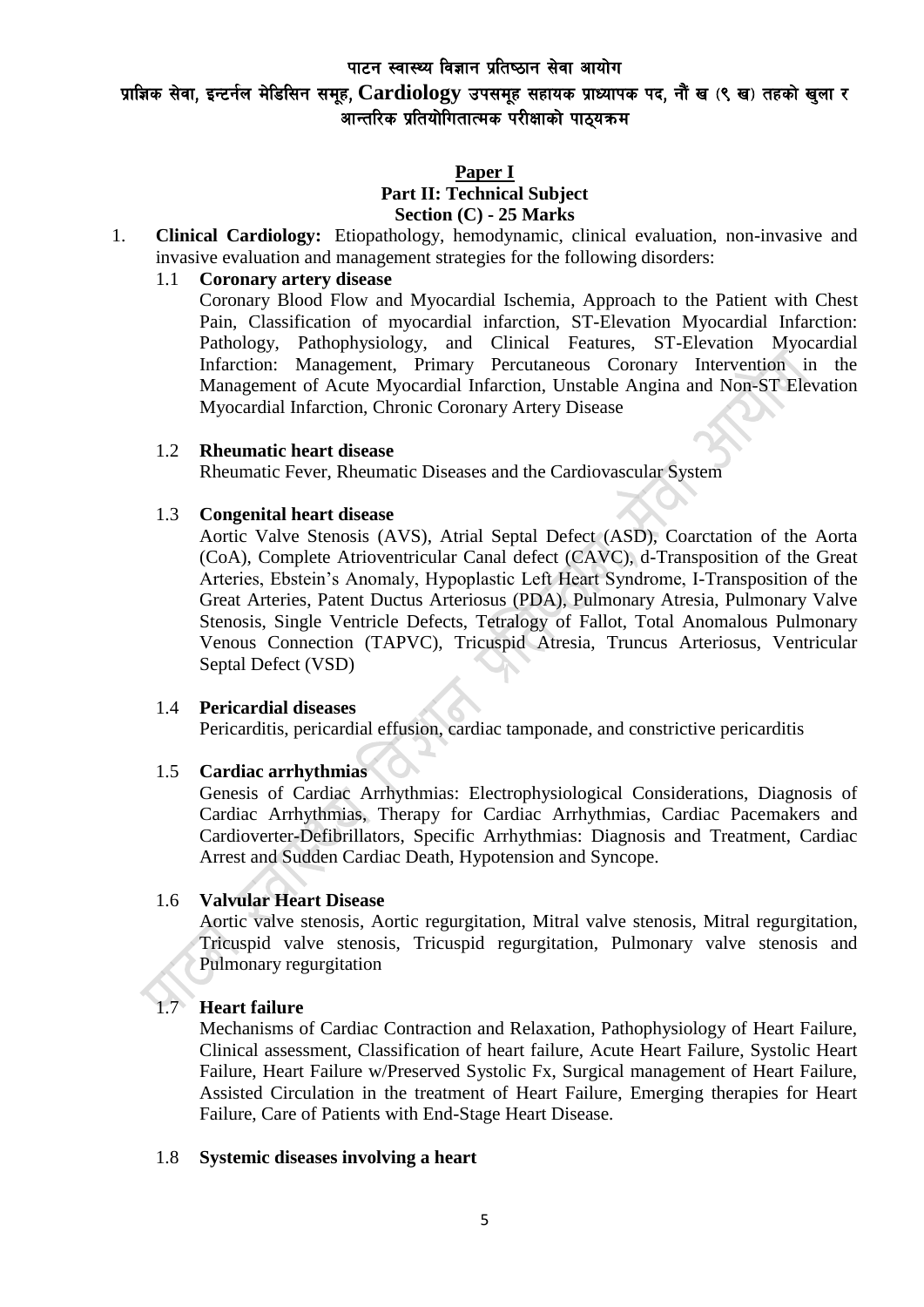# $\mu$ ज्ञाज्ञिक सेवा, इन्टर्नल मेडिसिन समुह, Cardiology उपसमुह सहायक प्राध्यापक पद, नौं ख (९ ख) तहको खुला र  $\stackrel{\sim}{{\mathfrak{m}}}$ आन्तरिक प्रतियोगितात्मक परीक्षाको पाठयक्रम

- Diabetes Mellitus, Thiamine deficiency, Hyperthyroidism, Hypothyroidism, Malignant carcinoid, Pheochromocytoma, Acromegaly, HIV, Amyloidosis, Sarcoidosis, Hemochromatosis, Marfan syndrome, Ehlers-Danlos syndrome
- Rheumatic disorders & cardiovascular diseases (RA, SLE, SpA, psoriatic arthritis etc)
- Neurological disorders & cardiovascular diseases
- Renal disorders & cardiovascular diseases
- Cancer patient & cardiovascular diseases
- Cardiovascular manifestations of autonomic disorders
- Infections  $&$  heart (Infective endocarditis, HIV  $&$  others)
- Toxins & heart

### 1.9 **Heart muscle diseases**

Classification of heart muscle disease, Dilated cardiomyopathy (DCM), Hypertrophic cardiomyopathy (HCM), Restrictive cardiomyopathy (RCM), Left Ventricular Noncompaction (LVNC), Arrhythmogenic Right Ventricular Dysplasia (ARVD), Stressrelated cardiomyopathy

### 1.10 **Traumatic heart disease**

#### 1.11 **Tumours of heart**

# **Section (D) - 25 Marks**

- 2. **Clinical Cardiology:** Etiopathology, hemodynamic, clinical evaluation, non-invasive and invasive evaluation and management strategies for the following disorders:
	- 2.1 **Peripheral vascular disorders**
	- 2.2 **Pulmonary thromboembolism and pulmonary hypertension**
	- 2.3 **Systemic hypertension**
	- 2.4 **Genetics, molecular biology and immunology related to cardiology** Molecular Biology, Genomics and Proteomics in Cardiovascular Disease, Genetics and Cardiovascular Disease, Genetics of Cardiac Arrhythmias, Genetics of Myocardial Disease

## 2.5 **Geriatric heart disease**

- 2.6 **General anaesthesia and non-cardiac surgery in patients with heart disease**
- 2.7 **Pregnancy and heart disease**

#### 2.8 **Epidemiology and preventive cardiology**

The Vascular Biology of Atherosclerotic disorders and Cardiovascular Disease, The Metabolic Syndrome, Diabetes Mellitus, and Atherosclerotic Vascular Disease, Nutrition and Cardiovascular Disease, Primary and Secondary Prevention of Coronary Heart Disease, Comprehensive Rehabilitation of Patients with Cardiovascular Disease, Complementary and Alternative Approaches to Management